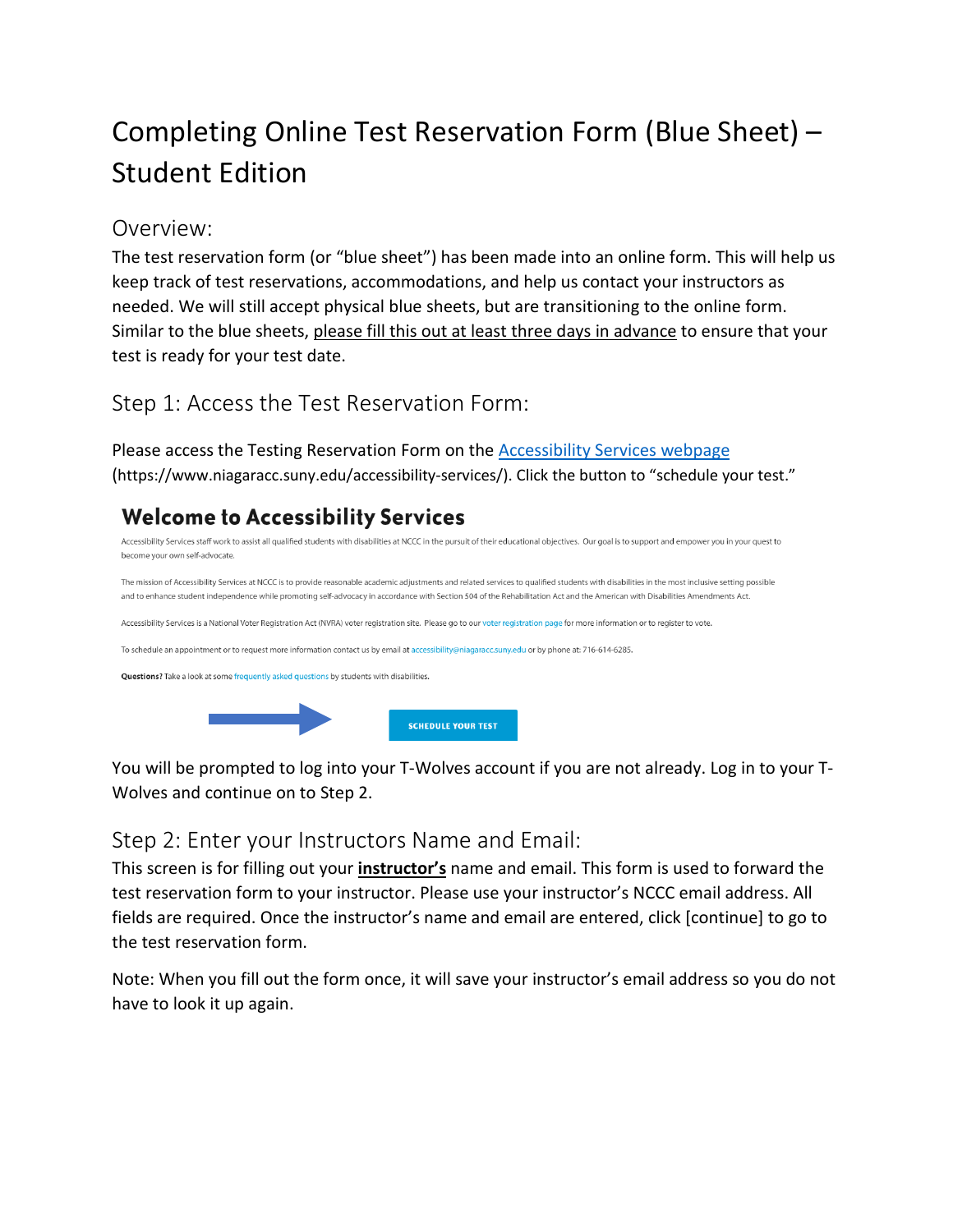|                                        | n/Submit/Form/Cosigners?form=6c302c45-ae6a-4d93-a6c6-b98d35242314&section=114716&token=bLsRdMPrWbCES0sadTXqO6k2tca4JGHATK4Sr3oU6SE%3D |                         |  |
|----------------------------------------|---------------------------------------------------------------------------------------------------------------------------------------|-------------------------|--|
| <b>Instructions</b>                    |                                                                                                                                       |                         |  |
|                                        | Please enter your instructor's name and email address.                                                                                |                         |  |
| <b>Form Participants</b><br>Instructor |                                                                                                                                       |                         |  |
| <b>First Name</b>                      | <b>Last Name</b>                                                                                                                      | Email                   |  |
| This field is required.                | This field is required.                                                                                                               | This field is required. |  |

### Step 3: Complete the Student Section:

Your first name, last name, student ID, email, and today's date will be automatically entered into the form. You will enter:

- Your phone number
- Your instructor's name
- Date of the test
- Your academic adjustments

\*Check the box that states "I have read and understand the Test Accommodation Procedures above and agree to them."\*

Below is a screen shot of what the form will look like. Once you finish the form, scroll down and click [next].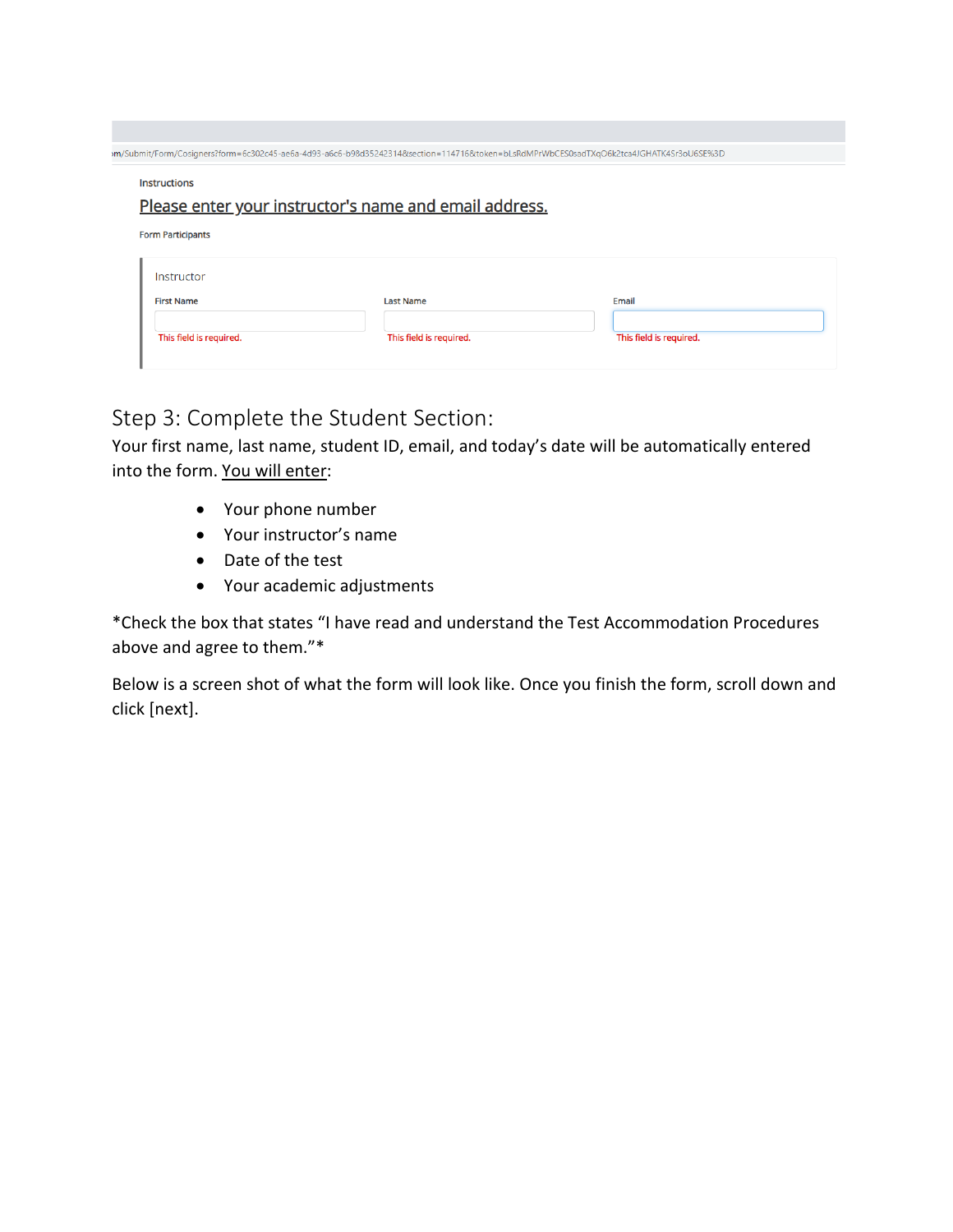D Dynamic Forms - Form Test Reser  $+$ 

 $\rightarrow$   $\textbf{C}$  |  $\blacksquare$  dynamicforms.ngwebsolutions.com/Submit/Form/Page?form=6c302c45-ae6a-4d93-a6c6-b98d35242314&page=136968&section: step s. The bronessor will e-mail, upload, or urop on the test at reast s business uays prior to the test uate. Thease up not send tests via interoffice mail.)

Step 4: Student will arrive promptly to take test at the designated testing area at the time prearranged with the instructor. Students may only test at the prearranged time; tardiness will not be tolerated.

Remember... it is your responsibility as a student to contact your instructors before the test to make these arrangements and to schedule a test time that allows you adequate time for your granted academic adjustment(s).

| First Name:<br>Kevin                                                                                                                                                                                       | Last Name:<br><b>Beato</b> |        | Student ID#:  |
|------------------------------------------------------------------------------------------------------------------------------------------------------------------------------------------------------------|----------------------------|--------|---------------|
| <b>Email Address:</b>                                                                                                                                                                                      |                            | Phone: | Today's Date: |
| kbeato@niagaracc.suny.edu                                                                                                                                                                                  |                            |        | 9/23/2020     |
| Instructor First Name:                                                                                                                                                                                     | Instructor Last Name:      |        |               |
| Day of Test:*                                                                                                                                                                                              |                            |        |               |
|                                                                                                                                                                                                            |                            |        |               |
|                                                                                                                                                                                                            |                            |        |               |
| Extended Time (time and a half)<br>Extended Time (double time)<br>Test Reader (Read & Write Gold Software)<br>Calculator = Basic<br>Calculator = Scientific<br>$Calculator = Graphing$<br>Scribe<br>$\Box$ |                            |        |               |
| Screen Enlargement (Magnification/ZoomText)                                                                                                                                                                |                            |        |               |
| <b>Enlarged Print</b>                                                                                                                                                                                      |                            |        |               |
| <b>Computer for Typing</b>                                                                                                                                                                                 |                            |        |               |
| Voice Recognition Software (Dragon)<br>Other<br>□                                                                                                                                                          |                            |        |               |

#### Step 4: Electronic Signature:

You will be prompted with an electronic signature. Fill out your name as it appears and click [sign electronically]. This will notify the Testing Center of your reservation and prompt your instructor to finish their part. A screen shot of the screen is shown below: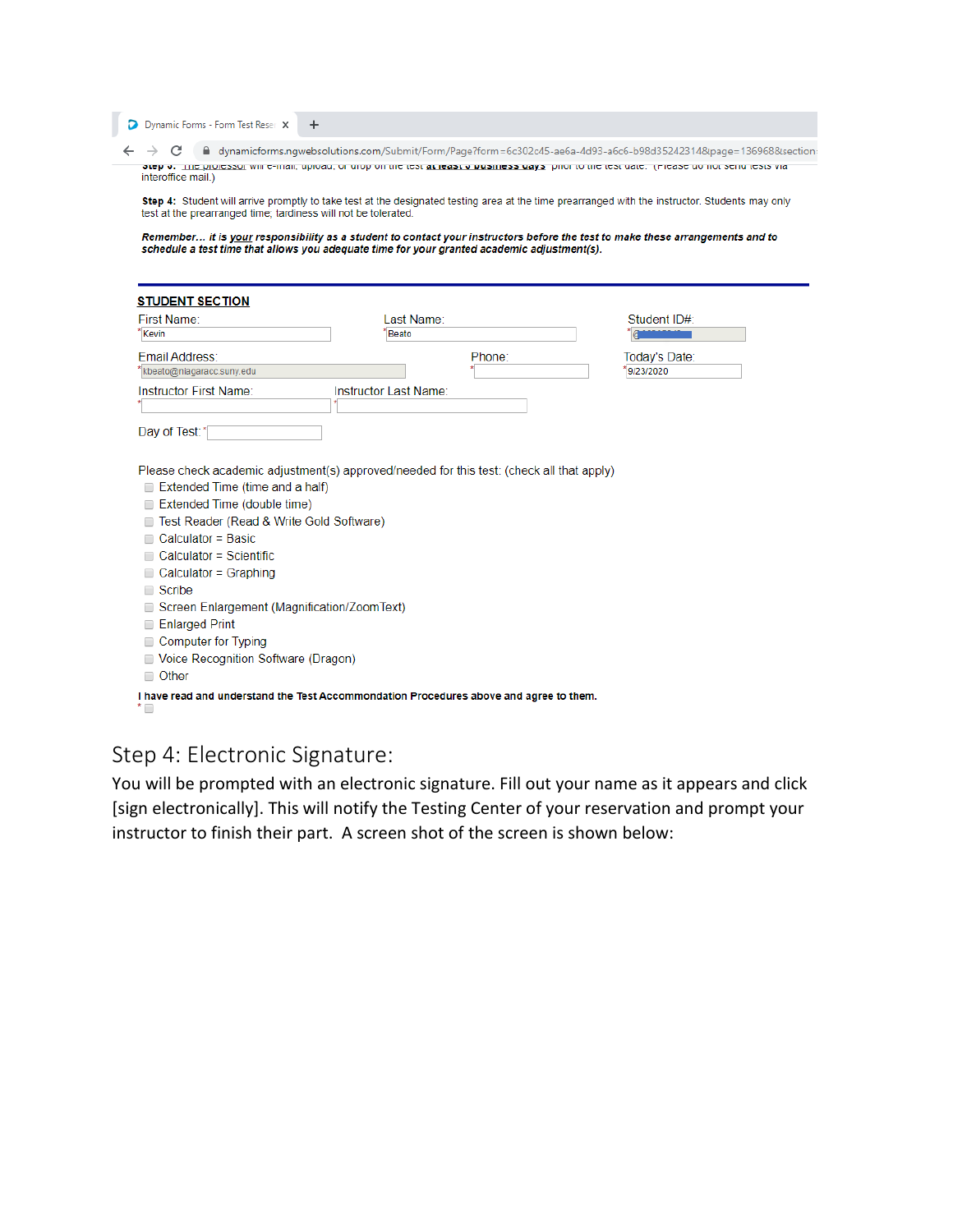|                                        | Please read the Disclosure / Consent before you sign your form electronically.                                                                                                                                                                                                                                                                        |  |
|----------------------------------------|-------------------------------------------------------------------------------------------------------------------------------------------------------------------------------------------------------------------------------------------------------------------------------------------------------------------------------------------------------|--|
| transaction electronically.            | Typing your name exactly as it appears below signifies you are completing this form using an electronic signature. By signing electronically, you are certifying that you have<br>read and understand the Disclosure/Consent and agree to electronically sign. You also agree to receive required disclosures or other communications related to this |  |
| signature.                             | To continue with the electronic signature process, please enter your name and click the "Sign Electronically" button to save your information and submit your electronic                                                                                                                                                                              |  |
| <b>Kevin</b>                           | <b>Beato</b>                                                                                                                                                                                                                                                                                                                                          |  |
| Kevin                                  | Beato                                                                                                                                                                                                                                                                                                                                                 |  |
| <b>Sign Electronically</b><br>Previous |                                                                                                                                                                                                                                                                                                                                                       |  |

#### Step 5: Receive a Receipt:

In your email you will be sent a receipt that will look like this. The accommodations that apply will be listed as "true":

Dear Kevin.

Thank you for your submission. The Testing Center will pass this information on to your instructor as indicated.

| Please make sure the information below is correct.<br>Accommodations allowed display as "True": |       |
|-------------------------------------------------------------------------------------------------|-------|
| Extended Time (1.5x Time)                                                                       | True  |
| Extended Time (2x Time)                                                                         | False |
| Test Reader (Read & Write Gold Software)                                                        | False |
| <b>Basic Calculator</b>                                                                         | False |
| Scientific Calculator                                                                           | False |
| Graphing Calculator                                                                             | False |
| Scribe                                                                                          | False |
| Screen Enlargement (Magnification/ZoomText)                                                     | False |
| <b>Enlarged Print</b>                                                                           | False |
| Computer For Typing                                                                             | False |
| Voice Recognition Software (Dragon)                                                             | False |
| Other                                                                                           | False |

If you have any questions or concerns regarding your testing day/time, etc. please contact the Testing Center at 716-614-6728 or via email at testingcenter@niagaracc.suny.edu.

#### Step 6: Completion by Instructor Receipt:

Once the instructor finishes their section, you will be notified that your test is all set by email. This will contain your instructor's name, test date, time of test, and any materials that are required for the test. Below is an example of this receipt.